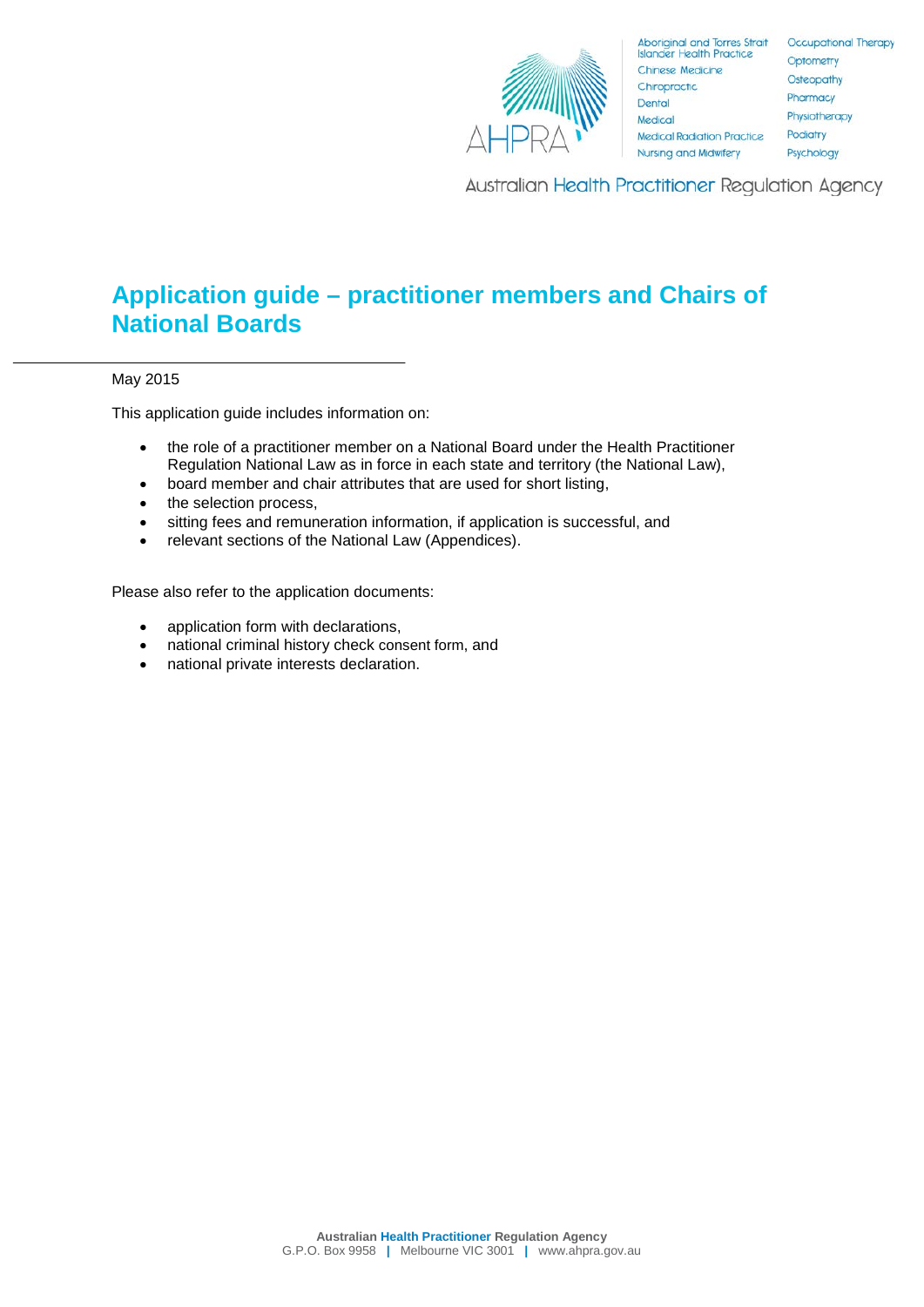# **Information for potential candidates**

Applications are invited from suitably qualified and experienced persons to be appointed as a **practitioner member** on a **National Board** by the Australian Health Workforce Ministerial Council (the Ministerial Council).

All appointments are made by the Ministerial Council under the Health Practitioner Regulation National Law, as in force in each state and territory (the National Law).

For this recruitment round, there are **three (3) practitioner member vacancies** arising across three (3) National Boards. The vacancies are identified in the table below.

The Ministerial Council will also determine a new Chair on two of the National Boards (see below). Current appointed members are eligible to seek appointment to the role of Chair. You may also express your interest in being considered for the role of Chair when you apply for the practitioner member vacancy.

To be eligible for the practitioner member vacancies you **must** hold current registration as a health practitioner in the relevant profession (e.g. for the Chinese Medicine Board, you must be a registered Chinese medicine practitioner).

There are also statutory requirements for interested practitioners to be from specific jurisdictions for these vacancies.

| <b>National Board</b>                                                          | <b>Eligibility requirement for practitioner member</b><br>applicants to be from specific jurisdictions      | <b>Vacancy arising for</b><br><b>Board Chair?</b> |
|--------------------------------------------------------------------------------|-------------------------------------------------------------------------------------------------------------|---------------------------------------------------|
| Aboriginal and Torres Strait<br>Islander Health Practice<br>Board of Australia | You must be from South Australia.                                                                           | Yes                                               |
| Chinese Medicine Board of<br>Australia                                         | You <b>must</b> be from:<br>the Australian Capital Territory, or<br>the Northern Territory, or<br>Tasmania. | No.                                               |
| Occupational Therapy Board<br>of Australia                                     | You must be from South Australia.                                                                           | Yes                                               |

#### Australian Health Practitioner Regulation Agency

National Boards are supported by the Australian Health Practitioner Regulation Agency (AHPRA). AHPRA has a national office based in Melbourne and offices in every state and territory to support local boards and committees.

AHPRA provides the administrative and policy level support to the national, state and territory boards and committees. Further information can be obtained on the AHPRA website: [www.ahpra.gov.au](http://www.ahpra.gov.au/)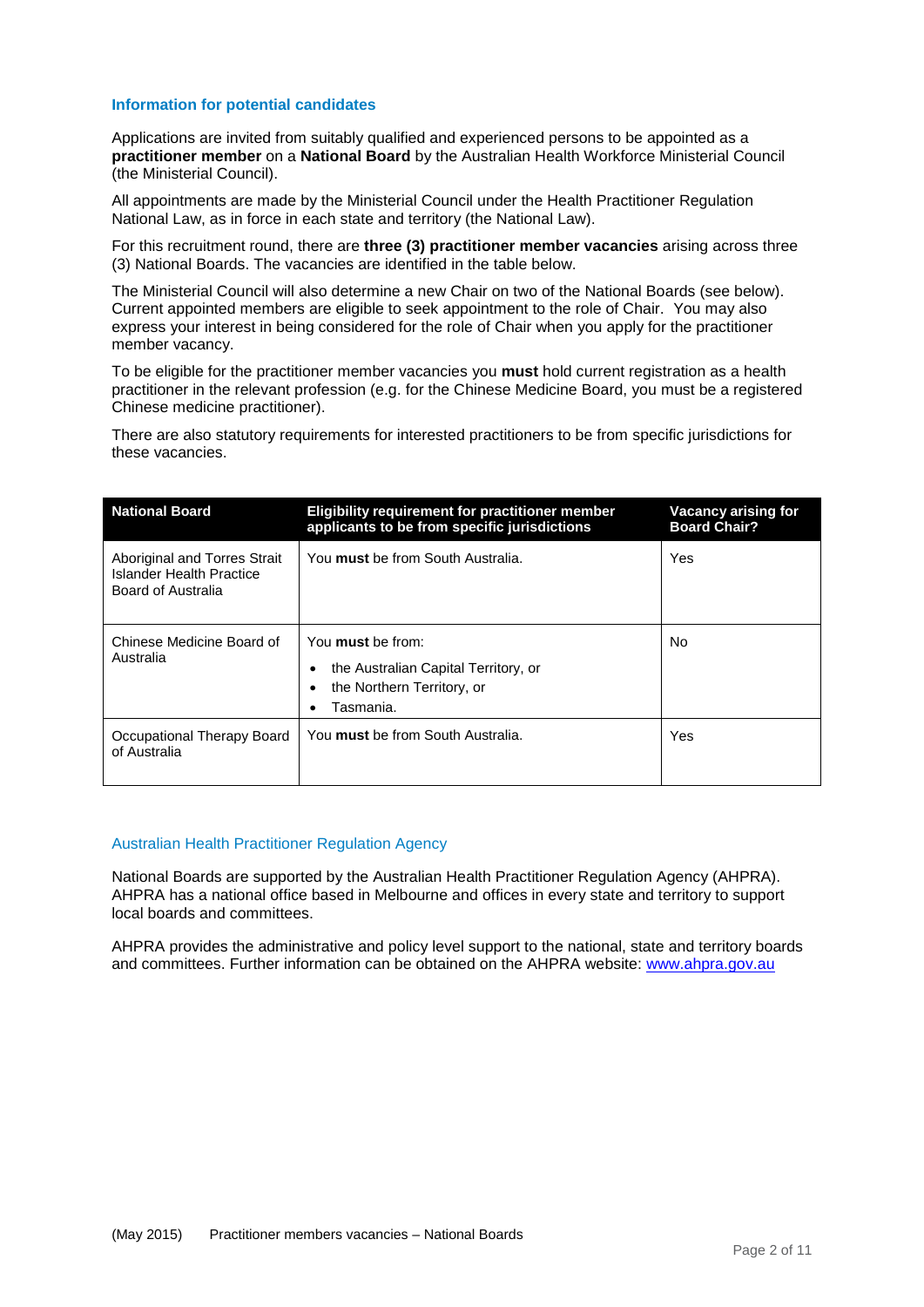#### National Boards

There are 14 National Boards established under the National Law to regulate the corresponding health professions:

- Aboriginal and Torres Strait Islander Health Practice Board of Australia
- Chinese Medicine Board of Australia
- Chiropractic Board of Australia
- Dental Board of Australia
- Medical Board of Australia
- Medical Radiation Practice Board of Australia
- Nursing and Midwifery Board of Australia
- Occupational Therapy Board of Australia
- Optometry Board of Australia
- **Osteopathy Board of Australia**
- Pharmacy Board of Australia
- Physiotherapy Board of Australia
- Podiatry Board of Australia
- Psychology Board of Australia.

Potential applicants may be interested in accessing the AHPRA and National Board Annual Reports, which provide information and data on the National Scheme, including extensive data on health practitioner registration and regulation. The annual reports are accessible from the AHPRA website: [www.ahpra.gov.au/Legislation-and-Publications/AHPRA-Publications.aspx](http://www.ahpra.gov.au/Legislation-and-Publications/AHPRA-Publications.aspx) 

#### **Role of boards**

#### **National Boards**

Part 5 and Schedule 4 of the National Law set out the provisions relating to National Boards. The functions of a National Board include:

- registering practitioners and students in the relevant health profession,
- developing standards, codes and guidelines for the relevant health profession,
- investigating notifications and complaints,
- where necessary, conduct panel hearings and refer serious matters to tribunal hearings,
- assessing overseas trained practitioners who wish to practise in Australia, and
- approving accreditation standards and accredited courses of study.

Each National Board has a website, which is accessible via [www.ahpra.gov.au.](http://www.ahpra.gov.au/) If you are interested in these vacancies, we encourage you to visit the relevant Board's website.

#### **Role and responsibilities of all board members**

Board members are required to act within the powers and functions set out in the National Law.

Under the National Law, board members are required to act impartially and in the public interest in the exercise of their functions and put the public interest before the interests of particular health practitioners or any entity that represents health practitioners.

In addition to the obligations outlined in the National Law, board members should adhere to the following fundamental principles that define the standards of conduct expected of a board member:

#### • **Act with honesty and integrity**

This includes:

- being open and transparent in all dealings associated with the board,
- using power responsibly,
- not placing yourself in a position of conflict of interest, and
- striving to earn and sustain public trust of a high level.
- **Act in good faith in the best interests of the board** This includes:
	- demonstrating accountability for your actions,

(May 2015) Practitioner members vacancies – National Boards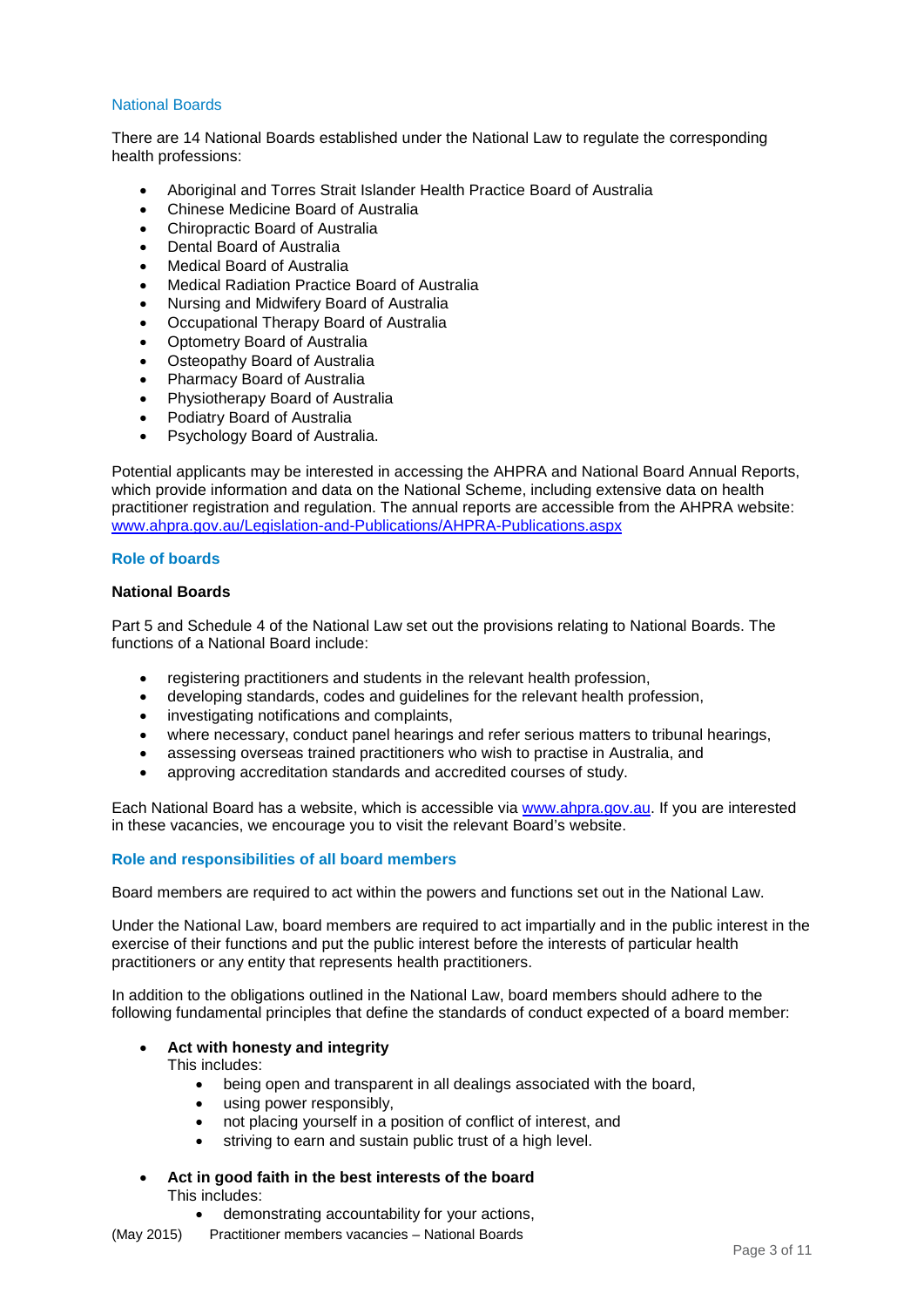- accepting responsibility for decisions, and
- not engaging in activities that may bring you or the board into disrepute.

# • **Act fairly and impartially**

This includes:

• avoiding bias, discrimination, caprice or self-interest; and demonstrating respect for others by acting in a professional and courteous manner.

# • **Use information appropriately**

This includes:

- ensuring information gained as a board member is only applied to proper purposes and is kept confidential, and
- confidential information received by a board member in the course of exercising their duties as a board member should not be disclosed unless the disclosure has been authorised by the board; or the person from whom the information is provided; or is required by law.

# • **Use the position appropriately**

This includes:

- not using the position as a board member to seek an undue advantage for yourself, family members or associates, or to cause detriment to the board, and
- declining gifts or favours that may cast doubt on your ability to apply independent judgement as a member of the board.

# • **Exercise due care, diligence and skill**

This includes:

- ascertaining all relevant information,
- making reasonable enquiries,
- understanding the financial, strategic and other implications of decisions, and
- demonstrating leadership and stewardship

#### **Appointment of board members**

National Board members are appointed by the Ministerial Council in accordance with the National Law. See **Appendix 1** to this guide for relevant provisions of the National Law.

The term of appointment for the National Board may be for a period of up to three years, with eligibility for reappointment.

#### Membership of other organisations or professional bodies

Board members may also be members of other organisations or professional bodies that may, from time-to-time, express a view on the work of the board or the National Scheme. Although the National Law does not preclude a board member's participation as part of other organisations or professional bodies, due regard should be given to any potential conflicts – particularly if you are an office bearer with decision-making responsibilities.

#### Managing conflict of interest and bias

The National Law includes extensive provisions in relation to conflict of interest. The National Boards have business rules and processes in place to manage real and/or perceived conflicts of interest and to record of conflict of interest.

As a general rule, board members must declare any actual and possible conflict of interest in relation to matters to be considered at a meeting. All board members must also declare and exclude themselves from decision-making in relation a matter in which they are biased, or might be perceived to be biased.

#### Statutory protections

Under section 236 of the National Law, members of the National Boards and state, territory and regional boards are provided with appropriate statutory immunities for exercising their functions in good faith.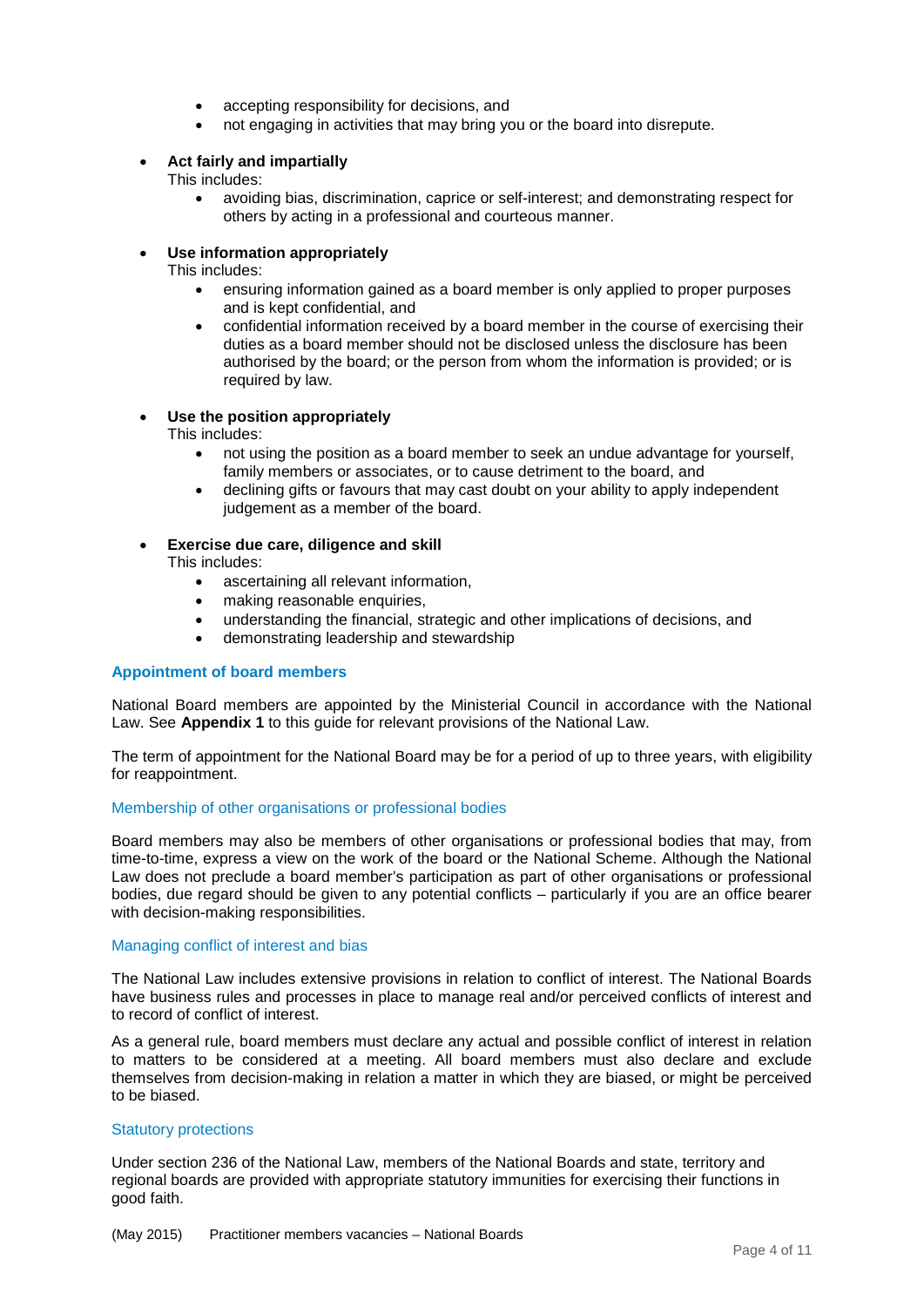# **Commitment of board members**

This information is provided to help inform applicants about the commitment that is generally required of all board members appointed by the Ministerial Council to the roles. The time commitment can vary from board to board, and also depends on the demands on your time and your location.

All board members need to be able to give an active commitment to the work of the board.

Board members receive an iPad and access AHPRA's secure information sharing platform to manage meetings, access board papers and view board member resources and policies.

Meetings may be held face-to-face, via teleconference or videoconference, or out-of-session. The majority of National Boards – including the **Occupational Therapy Board** and **Chinese Medicine Board** – have scheduled monthly face-to-face meetings (usually 11 per year) and many members need to travel from interstate and/or regional areas. The **Aboriginal and Torres Strait Islander Health Practice Board of Australia** meets quarterly.

Meetings are usually held in the AHPRA Office in the **Melbourne CBD**. Interstate applicants or those from outside of Melbourne are asked to consider travel time as well as time spent at the meeting. Reasonable travel costs (including accommodation and air fares where necessary) are met by the National Boards and AHPRA.

Committees of the National Boards will meet as agreed by the National Boards. It is usual for board members to also be a member of at least one committee. Meetings are scheduled on an as needed basis and convened as appropriate to the needs of the Board.

There is also preparation required for each board and/or committee meeting (including pre-reading of the agenda and comprehensive agenda papers provided for each meeting).

In practice, this will mean that your commitment as a National Board member will often take around two or three full days per month, and may be more, in addition to travel time to and from the meetings.

**If you are employed in the public sector**, you may need the support of your employer to fulfil the commitments required of a National Board member. We encourage you to talk with your employer about this before you apply.

Board members are expected, as far as practical, to attend all meetings, including teleconferences and video conferences and may be required to attend different types of meetings, including:

- Scheduled board meetings, which are routinely held in the AHPRA National Office in Melbourne, during business hours;
- Additional board meetings which are held between scheduled board meetings when additional matters need to be considered or urgent decisions need to be made;
- Committee meetings: different committees may meet to consider particular issues and then report back to the board;
- Retreats or planning days: these are often held away from the normal meeting location for a full day or weekend. They allow board members to take part in deeper discussions about strategic challenges and directions for the next year or beyond.

If a board member cannot attend a meeting, they are required to request leave of absence from the Board Chair prior to the meeting. In the unlikely event that a board member is absent without being granted leave by the board for three or more consecutive meetings, the office of the board member may be declared vacant, in accordance with schedule 4, clause 4(1)(d) of the National Law.

Each National Board publishes a Communiqué, following its scheduled board meetings. You are encouraged to visit the relevant Board's website for the communiqués to gain a better understanding of the work of the board and current issues under consideration.

# **For these vacancies**, the Communiqués are available from:

- <http://www.atsihealthpracticeboard.gov.au/News/Communiques.aspx> (ASTIHPBA)
- <http://www.chinesemedicineboard.gov.au/News/Communiques.aspx> (CMBA)
- <http://www.occupationaltherapyboard.gov.au/News/Communiques.aspx> (OTBA)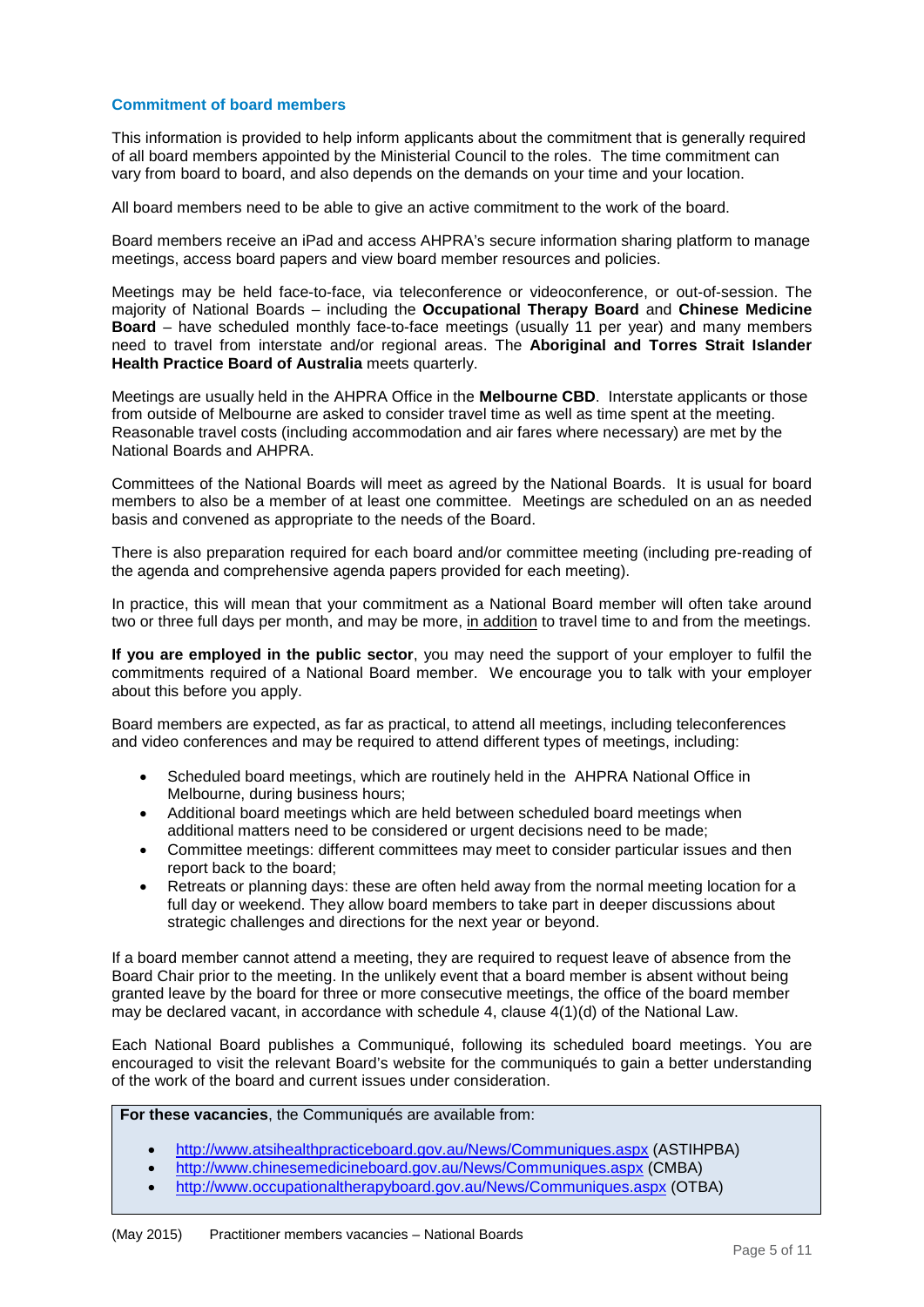# **Remuneration**

The remuneration for members of a National Board is determined by the Australian Health Workforce Ministerial Council having regard to the remuneration generally applied to regulatory bodies with a substantial influence on the health industry.

The current remuneration (daily sitting fee) is as follows:

| <b>Role</b>                                                                | Attendance – daily sitting fees                      |  |
|----------------------------------------------------------------------------|------------------------------------------------------|--|
|                                                                            | (includes preparation and up to 4 hours travel time) |  |
| <b>Board Chair</b>                                                         | (for more than 4 hours)<br>\$740                     |  |
| Board member                                                               | \$607<br>(for more than 4 hours)                     |  |
| For meetings that are less than four hours, half the daily fee is payable. |                                                      |  |

Business rules for the payment of sitting fees and expenses are set by AHPRA.

As a general guide, the daily fee applies for board member attendance in person or by telephone at a scheduled Board meeting. The daily fee includes meeting preparation time for the scheduled Board meeting and up to four hours of travel time. Where Board meetings are held in between scheduled Board meetings, they are usually conducted by teleconference or out-of-session and are of a shorter duration (less than four hours). As such, half the daily fee is payable.

The fee includes meeting preparation time. Board members are entitled to reimbursement of any reasonable out-of-pocket expenses incurred during the course of undertaking Board business.

# **Eligibility requirements**

# **Practitioner board member**

Further to the eligibility requirements specific to the practitioner member outlined on page 1 of the guide –

A person is not eligible to be appointed as a member of a National Board if the person has –

- (a) in the case of a practitioner member, ceased to be registered as a health practitioner in the health profession for which the National Board is established, whether before or after commencement of the National Law, as a result of the person's misconduct, impairment, or incompetence; or
- (b) at any time, been found guilty of an offence (whether in a state or territory or elsewhere) that in the opinion of the Ministerial Council, renders the person unfit to hold the office of member.

Therefore, for these vacancies you must hold current registration as a practitioner in Australia. Registration and probity checks will be conducted as part of the selection process.

#### National Board member and Chair skills, experience and attributes

In accordance with the National Law, in deciding whether to appoint a person as a practitioner member or Chair of a board, Ministers must have regard to the skills and experience of the person that are relevant to the board's functions.

A practitioner member will bring to the board sound experience in the health profession for which the board is established and will have an appreciation and understanding of the role of the board.

With a sound understanding of health issues and services, a community member will represent the views and opinions of members of the community or communities.

Under the National Law, all board members must act impartially and in the public interest.

The National Law does not define required attributes of board members and Chairs. The following have been agreed for use across the National Registration and Accreditation Scheme, including this recruitment and appointment round.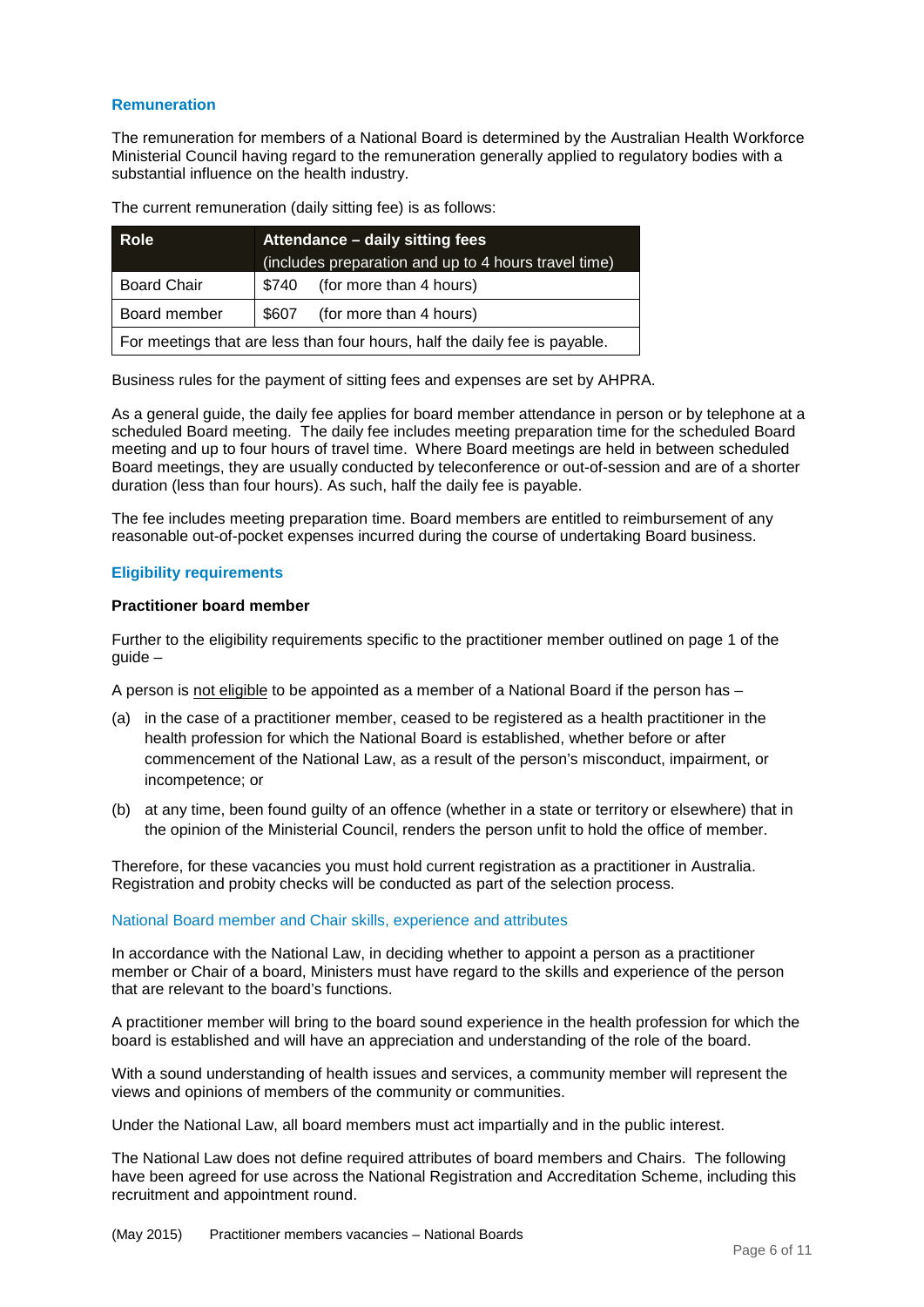All applicants are invited to carefully consider these attributes and respond to the relevant attributes in your application.

If you are only applying for a practitioner member vacancy, you only need to address attributes 1 to 6 below.

If you are also applying for the role of Board Chair, you will need to also address attributes 8 to 10 below.

# **National Board Member and Chair Attributes**

#### **All members** (practitioner and community members)

There are six **board member** attributes:

- 1. **Displays Integrity**: is ethical, committed, diligent, prepared, organised, professional, principlesbased and respectful, values diversity, and shows courage and independence.
- 2. **Thinks critically**: is objective and impartial, uses logical and analytical processes, distils the core of complex issues and weighs up options.
- 3. **Applies Expertise**: actively applies relevant knowledge, skills and experience to contribute to decision-making.
- 4. **Communicates constructively**: is articulate, persuasive and diplomatic, is self-aware and reflects on personal impact and effectiveness, listens and responds constructively to contributions from others.
- 5. **Focuses strategically**: takes a broad perspective, can see the big picture, and considers long term impacts.
- 6. **Collaborates in the interests of the scheme**: is a team player, flexible and cooperative, creates partnerships within and between boards and AHPRA.

**Community member** applicants are asked to address this additional attribute:

7. **Strong community connection**: can demonstrate a strong community connection/s and an ability to bring a public/lay perspective and voice to the regulatory work of National Boards.

**National Board Chairs** are expected to demonstrate the following **in addition** to 1 to 6 above:

- 8. **Demonstrates leadership**: is confident, decisive and acts without fear or favour, is at the forefront of professional regulation, drives reform and facilitates change.
- 9. **Engages externally**: is the spokesperson for the Board and advocate for the Scheme, defines the nature and tone of engagement, builds and sustains stakeholder relationships.
- 10. **Chairs effectively**: establishes and follows well organised agendas, facilitates input from all members, builds consensus, distils core issues, summarises discussion and confirms decisions ensuring they are accurately recorded.

Applicants are also required to provide information on whether they are current members of other government or statutory bodies as part of the application form.

#### **Selection process**

A selection advisory panel may be convened as part of this process to provide advice on the most suitable candidates for appointment, for consideration by the Ministerial Council.

Decisions to appoint or reappoint persons to the National Boards, and the length of time of appointment, are made by the Ministerial Council.

Shortlisted applicants may be interviewed or otherwise assessed to ensure that they have the necessary qualifications, skills and experience.

Shortlisted applicants will undergo probity checks, which include:

- a national criminal history check by CrimTrac,
- an Australian Securities and Investments Commission disqualification register check (ASIC), and
- a National Personal Insolvency Index check conducted through the Australian Financial Security Authority (AFSA).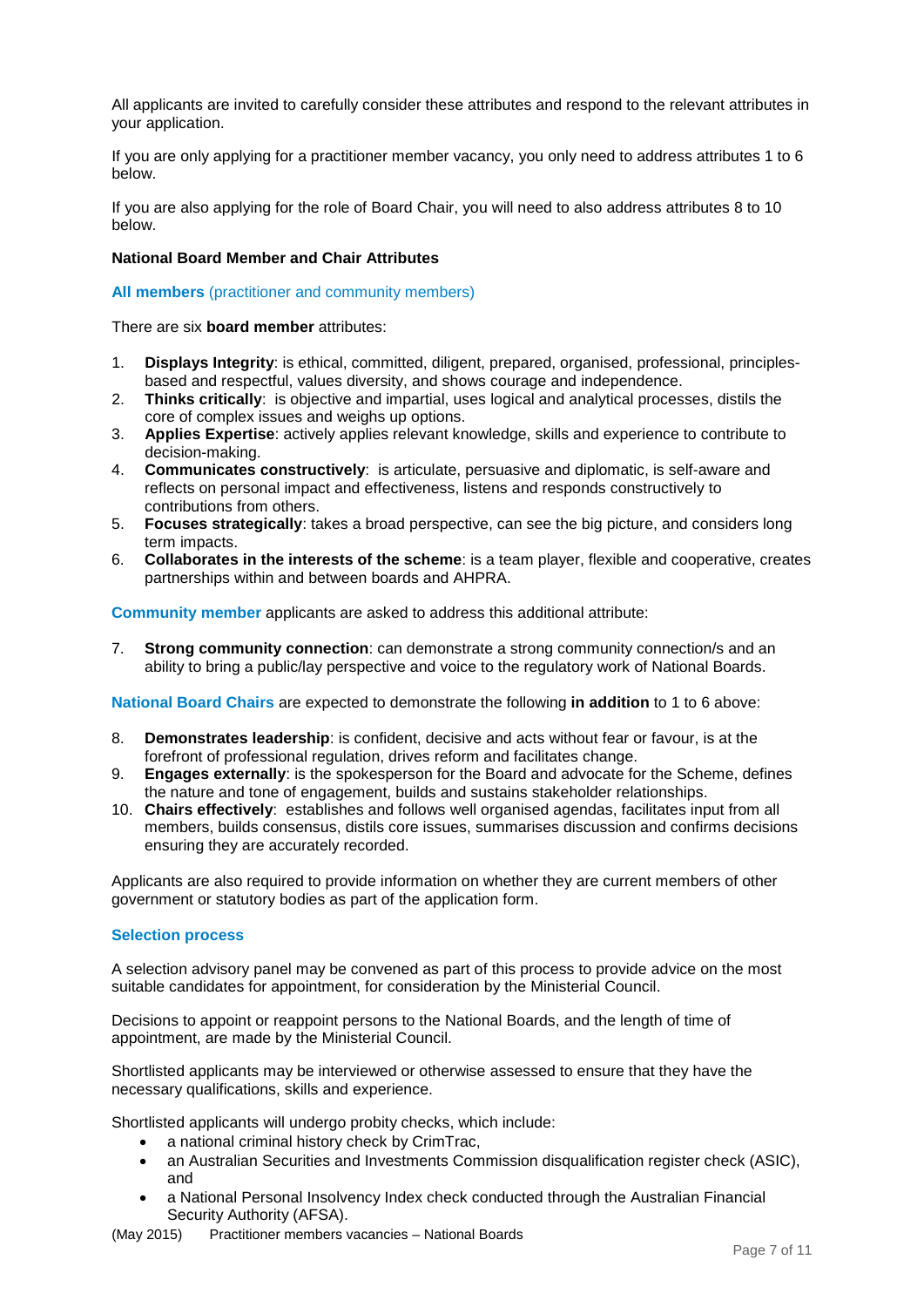The national criminal history check will be processed by a suitably trained AHPRA officer.

AHPRA may also ask applicants to complete and return a declaration of private interests form.

Where the position is that of a practitioner member, board records will be checked to ensure the practitioner is registered and of good standing.

Referee reports may also be obtained for shortlisted applicants. Applicants are asked to nominate three referees who can support the application relevant to the board member attributes and duties of the position.

#### **Applying for appointment to the vacant positions**

Please refer to the application form for detailed instructions on submitting your full application.

It may take at least six months from the closing date for applications to be submitted, before a decision is made on appointments. Your patience is appreciated. Should you have queries about whether or not a decision has been made, please contact AHPRA on [boardappoint@ahpra.gov.au](mailto:boardappoint@ahpra.gov.au)

**Thank you for your interest in applying for this vacancy on the National Board.**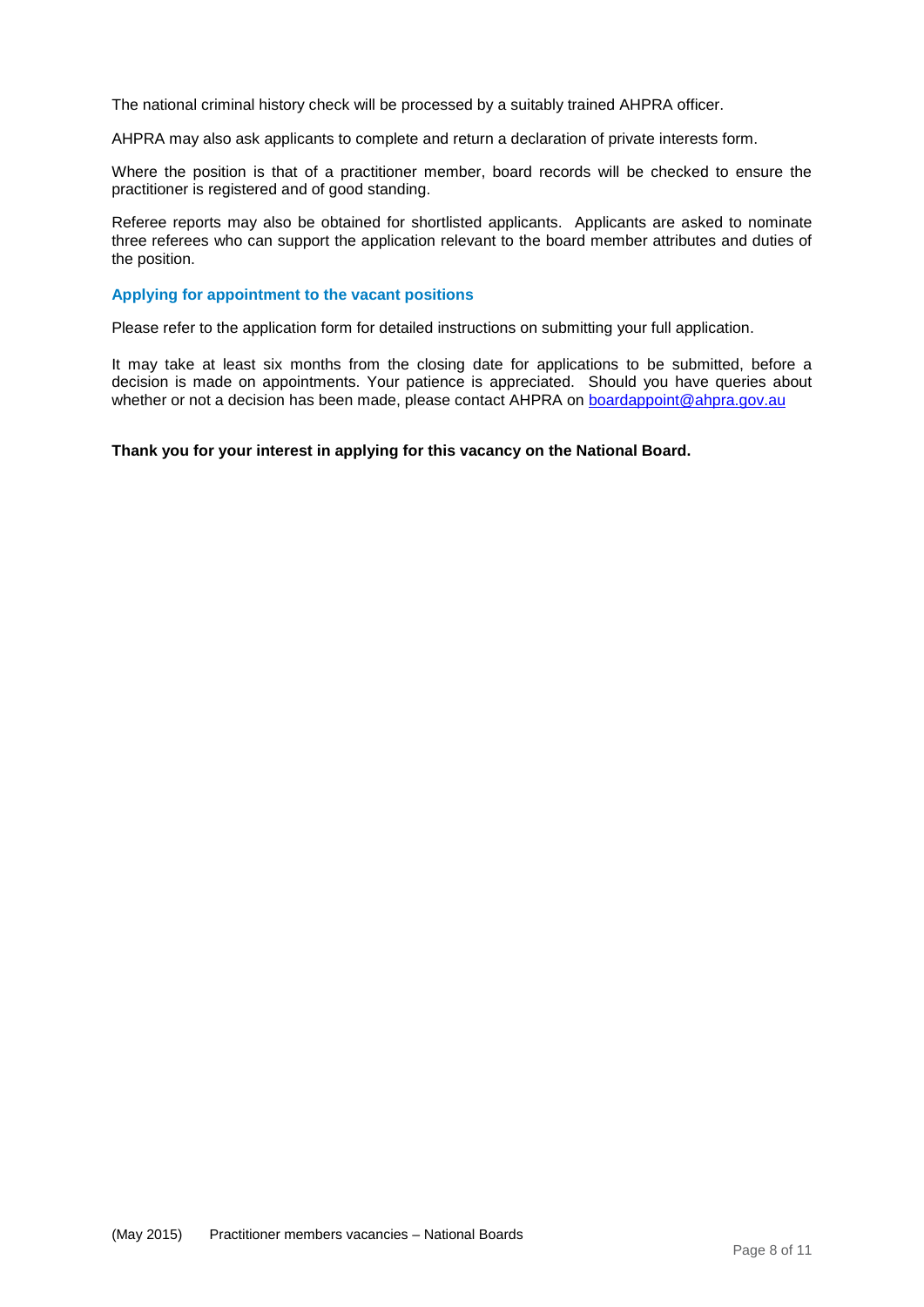# **Appendix 1**

# **Extract of relevant provisions from the** *Health Practitioner Regulation National Law Act*  **(National Law) as in force in each state and territory**

#### **3 Objectives and guiding principles**

- (1) The object of this Law is to establish a national registration and accreditation scheme for:
	- (a) the regulation of health practitioners; and
	- (b) the registration of students undertaking:

(i) programs of study that provide a qualification for registration in a health profession; or

(ii) clinical training in a health profession.

- (2) The objectives of the national registration and accreditation scheme are:
	- (a) to provide for the protection of the public by ensuring that only health practitioners who are suitably trained and qualified to practise in a competent and ethical manner are registered; and
	- (b) to facilitate workforce mobility across Australia by reducing the administrative burden for health practitioners wishing to move between participating jurisdictions or to practise in more than one participating jurisdiction; and
	- (c) to facilitate the provision of high quality education and training of health practitioners; and
	- (d) to facilitate the rigorous and responsive assessment of overseas- trained health practitioners; and
	- (e) to facilitate access to services provided by health practitioners in accordance with the public interest; and
	- (f) to enable the continuous development of a flexible, responsive and sustainable Australian health workforce and to enable innovation in the education of, and service delivery by, health practitioners.
- (3) The guiding principles of the national registration and accreditation scheme are as follows:
	- (a) the scheme is to operate in a transparent, accountable, efficient, effective and fair way;
	- (b) fees required to be paid under the scheme are to be reasonable having regard to the efficient and effective operation of the scheme;
	- (c) restrictions on the practice of a health profession are to be imposed under the scheme only if it is necessary to ensure health services are provided safely and are of an appropriate quality.

# *National Board members*

The following sections of the National Law set out the legislative requirements for appointment of National Board members:

# **33 Membership of National Boards**

- (1) A National Board is to consist of members appointed in writing by the Ministerial Council.
- (2) Members of a National Board are to be appointed as practitioner members or community members.
- (3) Subject to this section, the Ministerial Council may decide the size and composition of a National Board.
- (4) At least half, but not more than twothirds, of the members of a National Board must be persons appointed as practitioner members.
- (5) The practitioner members of a National Board must consist of—
	- (a) at least one member from each large participating jurisdiction; and
	- (b) at least one member from a small participating jurisdiction.
- (6) At least 2 of the members of a National Board must be persons appointed as community members.
- (7) At least one of the members of a National Board must live in a regional or rural area.
- (8) A person cannot be appointed as a member of a National Board if the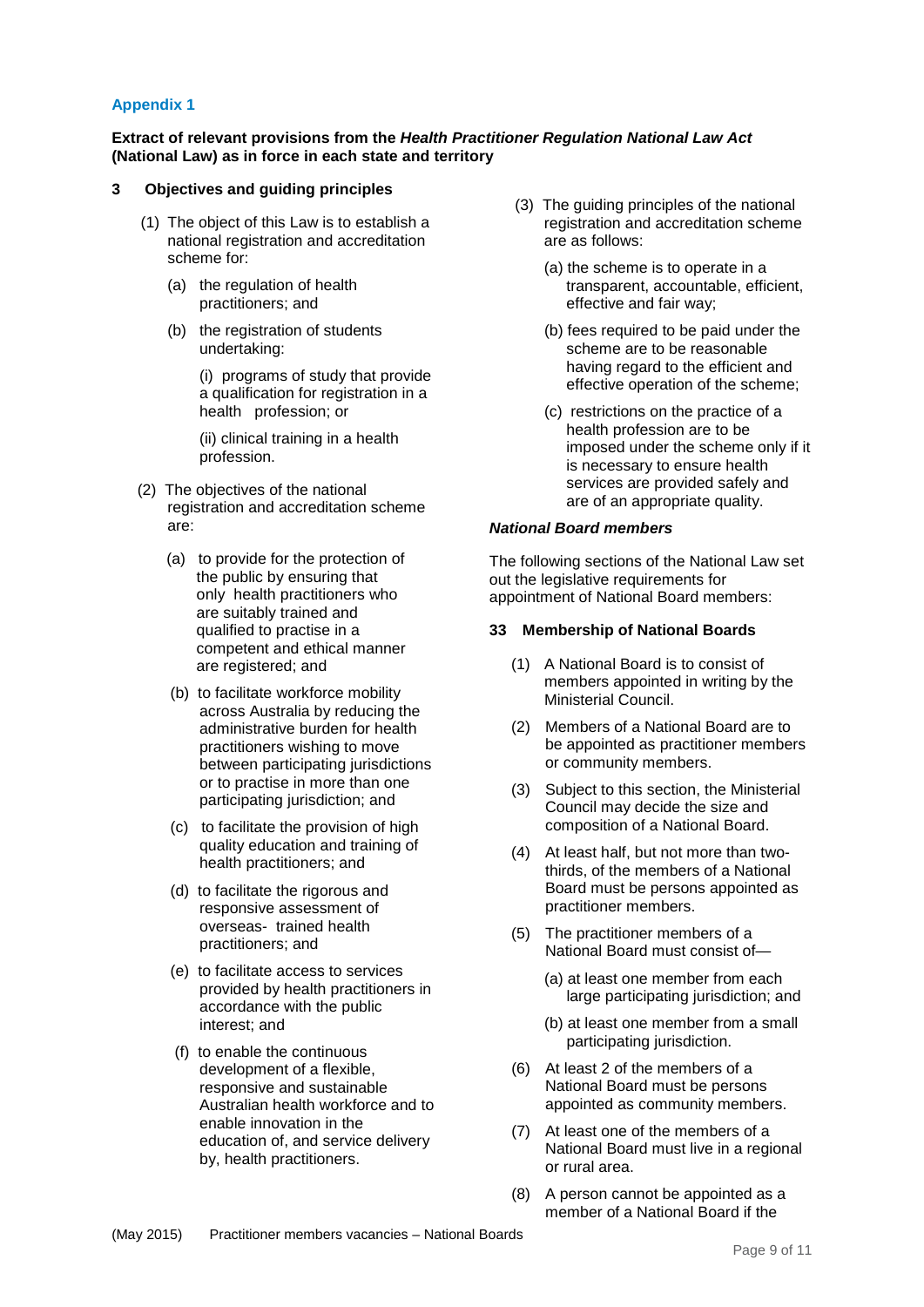person is a member of the Agency Management Committee.

- (9) One of the practitioner members of the National Board is to be appointed as Chairperson of the Board by the Ministerial Council.
- (10) Schedule 4 sets out provisions relating to a National Board.
- (11) In this section—

*large participating jurisdiction*  means any of the following States that is a participating jurisdiction—

- (a) New South Wales;
- (b) Queensland;
- (c) South Australia;
- (d) Victoria;
- (e) Western Australia.

*small participating jurisdiction*  means any of the following States or Territories that is a participating jurisdiction—

- (a) the Australian Capital Territory;
- (b) the Northern Territory;
- (c) Tasmania.

# **34 Eligibility for appointment**

- (1) In deciding whether to appoint a person as a member of a National Board, the Ministerial Council is to have regard to the skills and experience of the person that are relevant to the Board's functions.
- (2) A person is eligible to be appointed as a practitioner member only if the person is a registered health practitioner in the health profession for which the Board is established.
- (3) A person is eligible to be appointed as a community member of a National Board only if the person—
	- (a) is not a registered health practitioner in the health profession for which the Board is established; and
	- (b) has not at any time been registered as a health practitioner in the health profession under this Law or a corresponding prior Act.
- (4) A person is not eligible to be appointed as a member of a National Board if—
- (a) in the case of appointment as a practitioner member, the person has ceased to be registered as a health practitioner in the health profession for which the Board is established, whether before or after the commencement of this Law, as a result of the person's misconduct, impairment or incompetence; or
- (b) in any case, the person has, at any time, been found guilty of an offence (whether in a participating jurisdiction or elsewhere) that, in the opinion of the Ministerial Council, renders the person unfit to hold the office of member.

The following clauses in **Schedule 4** of the National Law are also relevant to the appointment of National Board members:

# **2 Terms of office of members**

Subject to this Schedule, a member holds office for the period (not exceeding 3 years) specified in the member's instrument of appointment, but is eligible (if otherwise qualified) for reappointment.

# **3 Remuneration**

A member is entitled to be paid such remuneration (including travelling and subsistence allowances) as the Ministerial Council may from time to time determine with respect to the member.

# **4 Vacancy in office of member**

- (1) The office of a member becomes vacant if the member—
	- (a) completes a term of office; or
	- (b) resigns the office by instrument in writing addressed to the Chairperson of the Ministerial Council; or
	- (c) is removed from office by the Chairperson of the Ministerial Council under this clause; or
	- (d) is absent, without leave first being granted by the Chairperson of the Board, from 3 or more consecutive meetings of the National Board of which reasonable notice has been given to the member personally or by post; or
	- (e) dies.